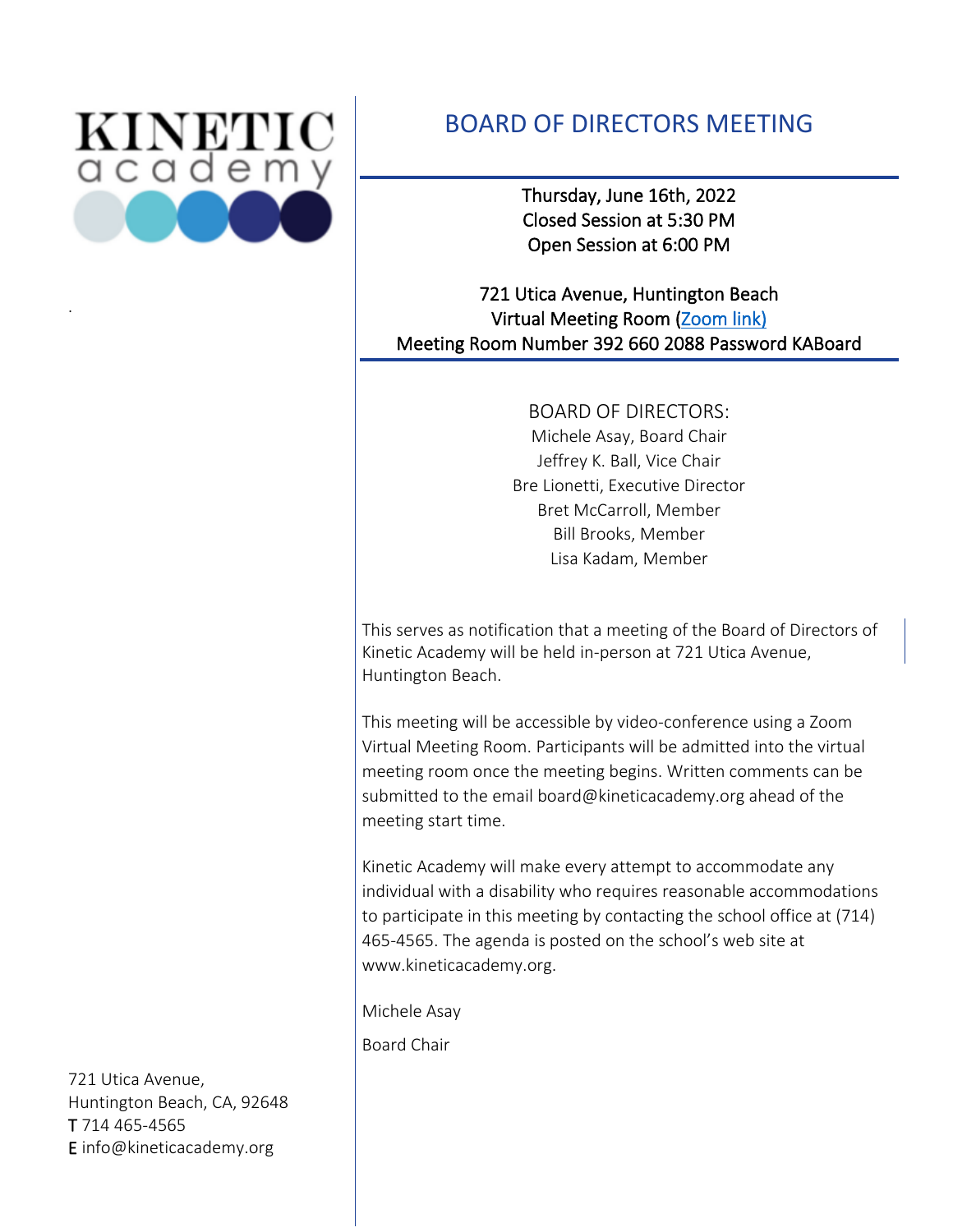#### CO. Call To Order 5:30pm

## i. Members Present

ii. Procedural Overview

*Kinetic Academy is a public entity subject to the Brown Act and meetings are conducted according to Robert's Rules of Order.* 

## CS. Closed Session

*Conducted in accordance with applicable sections of California law, Closed Sessions are not open to the public. If additional time is required, the Board of Directors will reconvene the Closed Session at the end of the regular meeting.*

- i. Public Employment (§ 54957) Elementary Principal
- ii. Public Employment (§ 54957) Elementary Teacher
- iii. Public Employment (§ 54957) Middle School Teacher

## RR. Reconvene Regular Session 6:00pm and the state of the state of the state of the state of the state of the state of the state of the state of the state of the state of the state of the state of the state of the state of

i. Report of Closed Session

## PA. Preliminary Actions

## i. Agenda Adoption

*An action to approve the agenda for this Regular Meeting on June 16th, 2022*

## ii. Prior Meeting Minutes: May 19th, 2022

*An action to approve the meeting minutes from the May 19th, 2022Regular Meeting* 

#### P. Presentation

i. Budget Overview for Parents 2022-23 Warner

#### OC. Oral Communication All Agenda Items

*The public is invited to address the Board. Please indicate your desire to speak by going to the Participants tab and click on "Raise Hand". Your name will be called and your microphone will be unmuted when it is your turn. Be advised that per public policy individual board members are not allowed to respond directly to your comments and each speaker is limited to 3 minutes. Written comments can be submitted to the email [board@kineticacademy.org](mailto:board@kineticacademy.org) by 1 hour ahead of the meeting start time.*

#### OR. Organizational Reports & Updates

| iii. | ii. Kinetic Parent Organization Report<br>Financials | KPO 10 min<br>Warner 10 min |
|------|------------------------------------------------------|-----------------------------|
|      | iv. Middle School Principal Report                   | Moeller 15 min              |
|      | v. Executive Director Report                         | Lionetti 15 min             |
|      | Al. Action Items                                     | 7:15 <sub>pm</sub>          |

|      | 2022-23 School Budget<br>An action to approve as presented at the May 19th, 2022 Meeting                      | F/O/A |  |
|------|---------------------------------------------------------------------------------------------------------------|-------|--|
| Ш.   | Local Control and Accountability Plan<br>An action to approve as presented at the May 19th, 2022 Meeting      | F/O/A |  |
| iii. | <b>Budget Overview for Parents 2022-23</b><br>An action to approve as presented at the May 19th, 2022 Meeting | F/O/A |  |
| IV.  | <b>CSMC Contract Renewal</b><br>Proposed contract is a 5 year agreement to commence July 2022.                | F/O/A |  |

M\_\_\_\_\_\_\_\_\_  $S$ M\_\_\_\_\_\_\_\_\_

 $F/O/A$ 

 $F/O/A$ 

 $S$